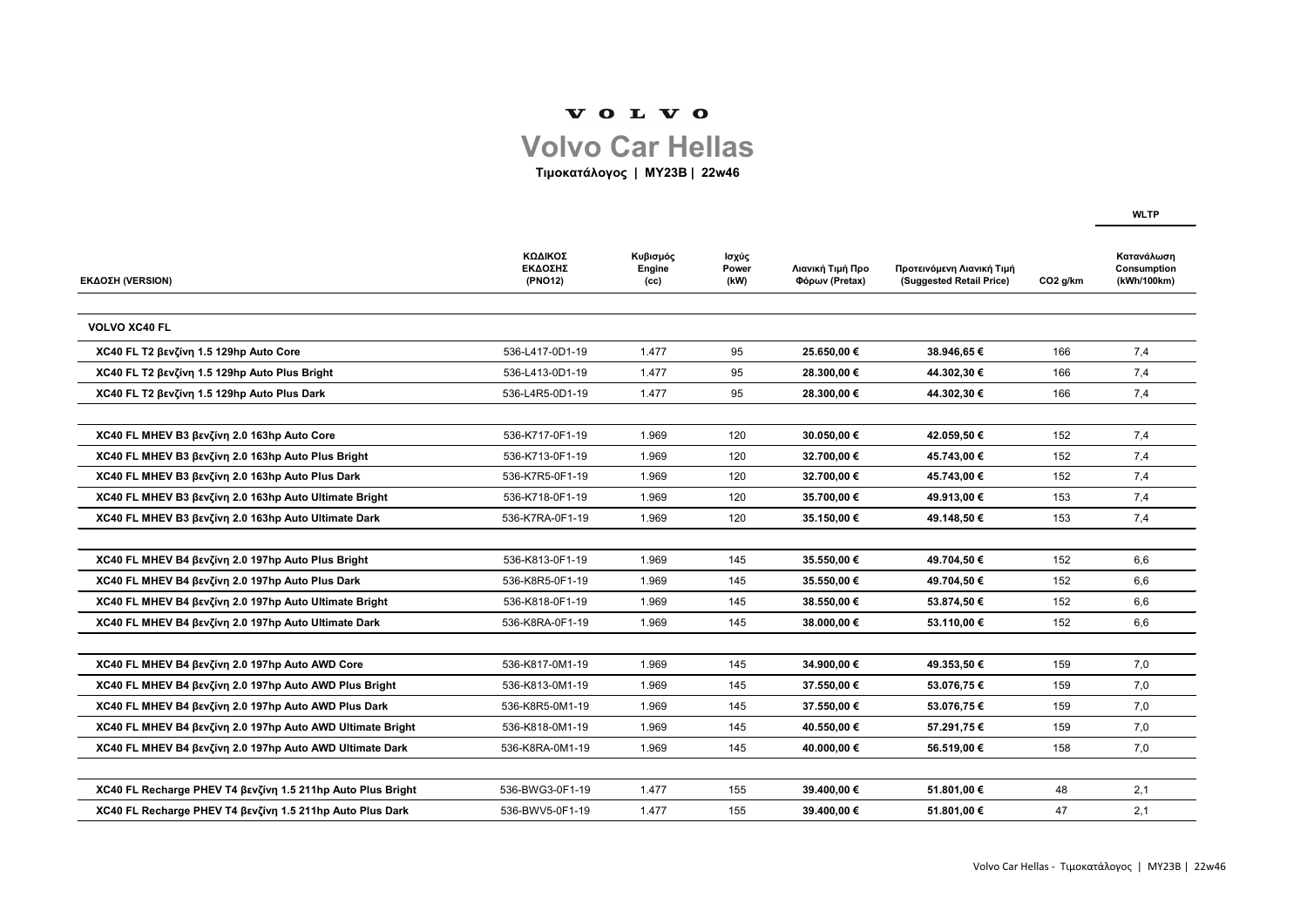## **WLTP**

| <b>ΕΚΔΟΣΗ (VERSION)</b>                                         | ΚΩΔΙΚΟΣ<br>ΕΚΔΟΣΗΣ<br>(PNO12) | Κυβισμός<br>Engine<br>(cc) | Ισχύς<br>Power<br>(kW) | Λιανική Τιμή Προ<br>Φόρων (Pretax) | Προτεινόμενη Λιανική Τιμή<br>(Suggested Retail Price) | CO <sub>2</sub> g/km | Κατανάλωση<br>Consumption<br>(kWh/100km) |
|-----------------------------------------------------------------|-------------------------------|----------------------------|------------------------|------------------------------------|-------------------------------------------------------|----------------------|------------------------------------------|
| <b>VOLVO XC40 FL</b>                                            |                               |                            |                        |                                    |                                                       |                      |                                          |
| XC40 FL Recharge PHEV T5 βενζίνη 1.5 262hp Auto Core            | 536-BBG7-0F1-19               | 1477                       | 192                    | 38.840,00 €                        | 51.066,70 €                                           | 47                   | 2,1                                      |
| XC40 FL Recharge PHEV T5 βενζίνη 1.5 262hp Auto Plus Bright     | 536-BBG3-0F1-19               | 1.477                      | 192                    | 43.650,00 €                        | 57.373,81 €                                           | 47                   | 2,1                                      |
| XC40 FL Recharge PHEV T5 βενζίνη 1.5 262hp Auto Plus Dark       | 536-BBV5-0F1-19               | 1.477                      | 192                    | 43.650,00 €                        | 57.373,81 €                                           | 47                   | 2,1                                      |
| XC40 FL Recharge PHEV T5 βενζίνη 1.5 262hp Auto Ultimate Bright | 536-BBG8-0F1-19               | 1.477                      | 192                    | 46.650,00 €                        | 61.307,56€                                            | 48                   | 2,1                                      |
| XC40 FL Recharge PHEV T5 βενζίνη 1.5 262hp Auto Ultimate Dark   | 536-BBVA-0F1-19               | 1.477                      | 192                    | 46.100,00 €                        | 60.586,38 €                                           | 47                   | 2,1                                      |
| XC40 FL Recharge Pure Electric P6 231hp Core                    | 536-EFR6-0K1-19               | $\qquad \qquad \cdots$     | 170                    | 37.300,00 €                        | 46.252,00 €                                           | $\mathbf 0$          | 18,7                                     |
| XC40 FL Recharge Pure Electric P6 231hp Plus                    | 536-EFR8-0K1-19               | $\qquad \qquad \cdots$     | 170                    | 39.400,00 €                        | 48.856,00 €                                           | $\mathbf 0$          | 18,7                                     |
| XC40 FL Recharge Pure Electric P6 231hp Ultimate                | 536-EFRB-0K1-19               | ---                        | 170                    | 42.450,00 €                        | 52.638,00 €                                           | $\mathbf 0$          | 18,9                                     |
| XC40 FL Recharge Pure Electric P8 AWD 408hp Plus                | 536-EDR8-0E1-19               | $\qquad \qquad \cdots$     | 300                    | 47.450,00 €                        | 58.838,00 €                                           | $\mathbf 0$          | 23,9                                     |
| XC40 FL Recharge Pure Electric P8 AWD 408hp Ultimate            | 536-EDRB-0E1-19               | $\qquad \qquad \cdots$     | 300                    | 49.990,00 €                        | 61.987,60 €                                           | $\mathbf 0$          | 24,1                                     |
| <b>VOLVO C40</b>                                                |                               |                            |                        |                                    |                                                       |                      |                                          |
| C40 Recharge Pure Electric P6 231hp Plus                        | 539-EFR8-0K1-19               | $\qquad \qquad \cdots$     | 170                    | 43.200,00 €                        | 53.568,00 €                                           | $\mathbf 0$          | 18,7                                     |
| C40 Recharge Pure Electric P6 231hp Ultimate                    | 539-EFRB-0K1-19               | ---                        | 170                    | 45.550,00 €                        | 56.482,00 €                                           | $\mathbf 0$          | 18,9                                     |
| C40 Recharge Pure Electric P8 AWD 408hp Plus                    | 539-EDR8-0E1-19               | ---                        | 300                    | 49.200,00 €                        | 61.008,00 €                                           | $\mathbf 0$          | 20,7                                     |
| C40 Recharge Pure Electric P8 AWD 408hp Ultimate                | 539-EDRB-0E1-19               | $\qquad \qquad \cdots$     | 300                    | 51.550,00 €                        | 63.922,00 €                                           | $\overline{0}$       | 21,3                                     |
|                                                                 |                               |                            |                        |                                    |                                                       |                      |                                          |
| <b>VOLVO XC60 FL</b>                                            |                               |                            |                        |                                    |                                                       |                      |                                          |
| XC60 FL MHEV B5 βενζίνη 2.0 250hp Auto AWD Core                 | 246-L117-0C1-19               | 1.969                      | 184                    | 46.250,00 €                        | 65.300,25€                                            | 180                  | 8,0                                      |
| XC60 FL MHEV B5 βενζίνη 2.0 250hp Auto AWD Plus Bright          | 246-L113-0C1-19               | 1.969                      | 184                    | 49.550,00 €                        | 69.936,75€                                            | 182                  | 8,0                                      |
| XC60 FL MHEV B5 βενζίνη 2.0 250hp Auto AWD Plus Dark            | 246-L1R5-0C1-19               | 1.969                      | 184                    | 49.550,00 €                        | 69.936,75€                                            | 182                  | 8,0                                      |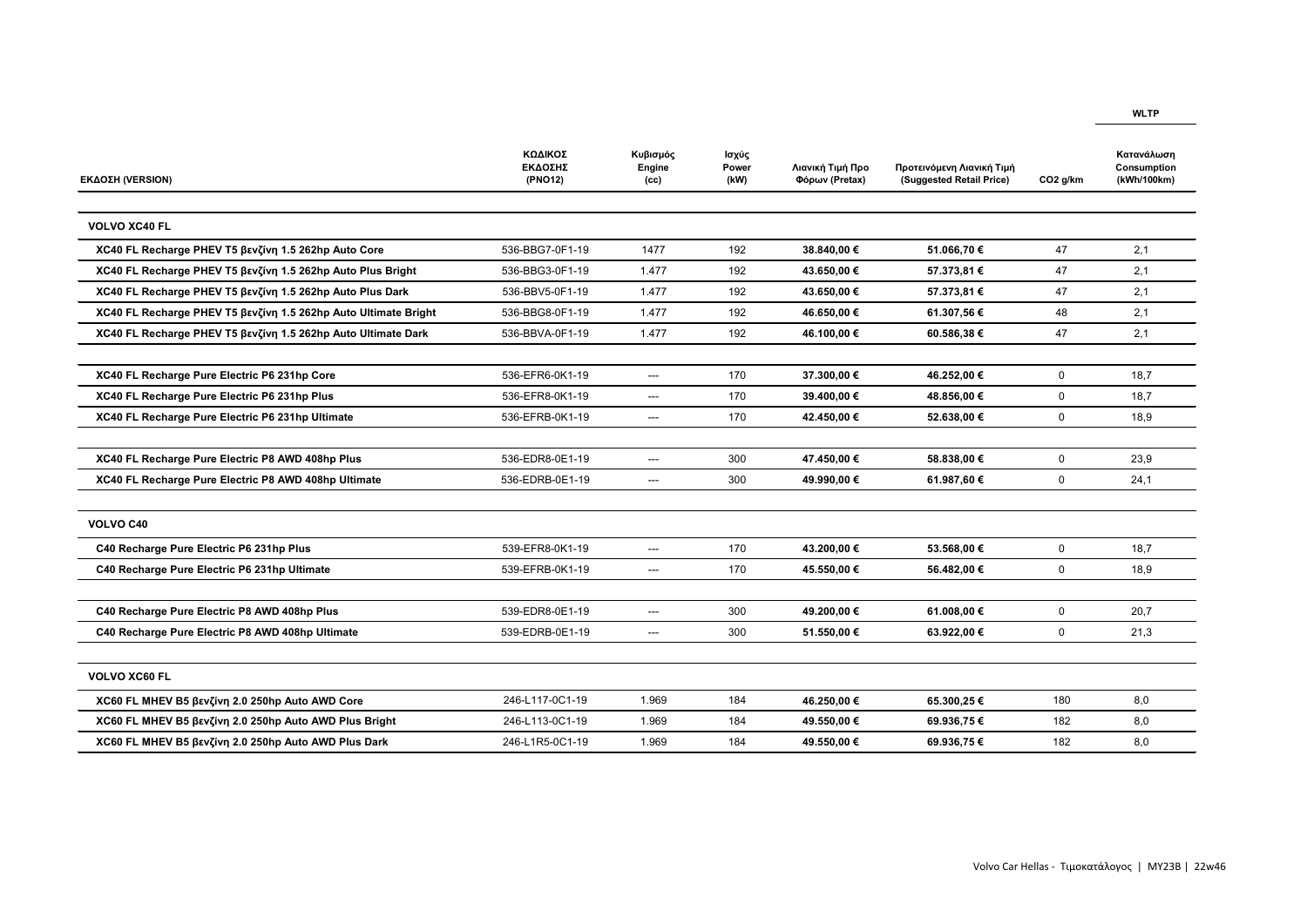| <b>ΕΚΔΟΣΗ (VERSION)</b>                                             | ΚΩΔΙΚΟΣ<br>ΕΚΔΟΣΗΣ<br>(PNO12) | Κυβισμός<br>Engine<br>(cc) | Ισχύς<br><b>Power</b><br>(kW) | Λιανική Τιμή Προ<br>Φόρων (Pretax) | Προτεινόμενη Λιανική Τιμή<br>(Suggested Retail Price) | CO <sub>2</sub> g/km | Κατανάλωση<br><b>Consumption</b><br>(kWh/100km) |
|---------------------------------------------------------------------|-------------------------------|----------------------------|-------------------------------|------------------------------------|-------------------------------------------------------|----------------------|-------------------------------------------------|
|                                                                     |                               |                            |                               |                                    |                                                       |                      |                                                 |
| <b>VOLVO XC60 FL</b>                                                |                               |                            |                               |                                    |                                                       |                      |                                                 |
| XC60 FL MHEV B6 βενζίνη 2.0 300hp Auto AWD Core                     | 246-0617-0C1-19               | 1.969                      | 220                           | 48.100,00 €                        | 68.650,00 €                                           | 191                  | 8,4                                             |
| XC60 FL MHEV B6 βενζίνη 2.0 300hp Auto AWD Plus Bright              | 246-0613-0C1-19               | 1.969                      | 220                           | 51.400,00 €                        | 73.336,00 €                                           | 191                  | 8,4                                             |
| XC60 FL MHEV B6 βενζίνη 2.0 300hp Auto AWD Plus Dark                | 246-06R5-0C1-19               | 1.969                      | 220                           | 51.400,00 €                        | 73.336,00 €                                           | 191                  | 8,4                                             |
| XC60 FL MHEV B6 βενζίνη 2.0 300hp Auto AWD Ultimate Bright          | 246-0618-0C1-19               | 1.969                      | 220                           | 57.450,00 €                        | 81.927,00 €                                           | 192                  | 8,5                                             |
| XC60 FL MHEV B6 βενζίνη 2.0 300hp Auto AWD Ultimate Dark            | 246-06RA-0C1-19               | 1.969                      | 220                           | 57.450,00 €                        | 81.927,00 €                                           | 192                  | 8,5                                             |
|                                                                     |                               |                            |                               |                                    |                                                       |                      |                                                 |
| XC60 FL Recharge PHEV T6 βενζίνη 2.0 350hp Auto AWD Plus Bright     | 246-H1T3-0D1-19               | 1.969                      | 257                           | 52.500,00 €                        | 68.978,38 €                                           | 23                   | 1,0                                             |
| XC60 FL Recharge PHEV T6 βενζίνη 2.0 350hp Auto AWD Plus Dark       | 246-H1TR-0D1-19               | 1.969                      | 257                           | 52.500,00 €                        | 68.978,38 €                                           | 23                   | 1,0                                             |
| XC60 FL Recharge PHEV T6 βενζίνη 2.0 350hp Auto AWD Ultimate Bright | 246-H1T8-0D1-19               | 1.969                      | 257                           | 56.900,00 €                        | 74.747,88 €                                           | 23                   | 1,0                                             |
| XC60 FL Recharge PHEV T6 βενζίνη 2.0 350hp Auto AWD Ultimate Dark   | 246-H1TA-0D1-19               | 1.969                      | 257                           | 56.900,00 €                        | 74.747,88 €                                           | 23                   | 1,0                                             |
|                                                                     |                               |                            |                               |                                    |                                                       |                      |                                                 |
| XC60 FL Recharge PHEV T8 βενζίνη 2.0 455hp Auto AWD Core            | 246-H5T7-0D1-19               | 1.969                      | 335                           | 52.250,00 €                        | 68.650,56 €                                           | 22                   | 1,0                                             |
| XC60 FL Recharge PHEV T8 βενζίνη 2.0 455hp Auto AWD Plus Bright     | 246-H5T3-0D1-19               | 1.969                      | 335                           | 55.200,00 €                        | 72.518,75 €                                           | 22                   | 1,0                                             |
| XC60 FL Recharge PHEV T8 βενζίνη 2.0 455hp Auto AWD Plus Dark       | 246-H5TR-0D1-19               | 1.969                      | 335                           | 55.200,00 €                        | 72.518,75 €                                           | 22                   | 1,0                                             |
| XC60 FL Recharge PHEV T8 βενζίνη 2.0 455hp Auto AWD Ultimate Bright | 246-H5T8-0D1-19               | 1.969                      | 335                           | 59.600,00 €                        | 78.288,25€                                            | 23                   | 1,0                                             |
| XC60 FL Recharge PHEV T8 βενζίνη 2.0 455hp Auto AWD Ultimate Dark   | 246-H5TA-0D1-19               | 1.969                      | 335                           | 59.600,00 €                        | 78.288,25 €                                           | 23                   | 1,0                                             |
|                                                                     |                               |                            |                               |                                    |                                                       |                      |                                                 |
| XC60 FL MHEV B4 diesel 2.0 197hp Auto AWD Core                      | 246-K517-0C1-19               | 1.969                      | 145                           | 44.750,00 €                        | 63.192,75€                                            | 167                  | 6,4                                             |
| XC60 FL MHEV B4 diesel 2.0 197hp Auto AWD Plus Bright               | 246-K513-0C1-19               | 1.969                      | 145                           | 48.050,00 €                        | 67.829,25€                                            | 167                  | 6,4                                             |
| XC60 FL MHEV B4 diesel 2.0 197hp Auto AWD Plus Dark                 | 246-K5R5-0C1-19               | 1.969                      | 145                           | 48.050,00 €                        | 67.829,25€                                            | 167                  | 6,4                                             |
| XC60 FL MHEV B4 diesel 2.0 197hp Auto AWD Ultimate Bright           | 246-K518-0C1-19               | 1.969                      | 145                           | 54.100,00 €                        | 76.329,50 €                                           | 168                  | 6,4                                             |
| XC60 FL MHEV B4 diesel 2.0 197hp Auto AWD Ultimate Dark             | 246-K5RA-0C1-19               | 1.969                      | 145                           | 54.100,00 €                        | 76.329,50 €                                           | 168                  | 6,4                                             |
|                                                                     |                               |                            |                               |                                    |                                                       |                      |                                                 |
| XC60 FL MHEV B5 diesel 2.0 235hp Auto AWD Core                      | 246-K217-0C1-19               | 1.969                      | 173                           | 46.900,00 €                        | 66.213,50 €                                           | 167                  | 6,4                                             |
| XC60 FL MHEV B5 diesel 2.0 235hp Auto AWD Plus Bright               | 246-K213-0C1-19               | 1.969                      | 173                           | 50.200,00 €                        | 70.850,00 €                                           | 167                  | 6,4                                             |
| XC60 FL MHEV B5 diesel 2.0 235hp Auto AWD Plus Dark                 | 246-K2R5-0C1-19               | 1.969                      | 173                           | 50.200,00 €                        | 70.850,00 €                                           | 167                  | 6,4                                             |
| XC60 FL MHEV B5 diesel 2.0 235hp Auto AWD Ultimate Bright           | 246-K218-0C1-19               | 1.969                      | 173                           | 56.250,00 €                        | 79.350,25€                                            | 168                  | 6,4                                             |
| XC60 FL MHEV B5 diesel 2.0 235hp Auto AWD Ultimate Dark             | 246-K2RA-0C1-19               | 1.969                      | 173                           | 56.250,00 €                        | 79.350,25 €                                           | 168                  | 6,4                                             |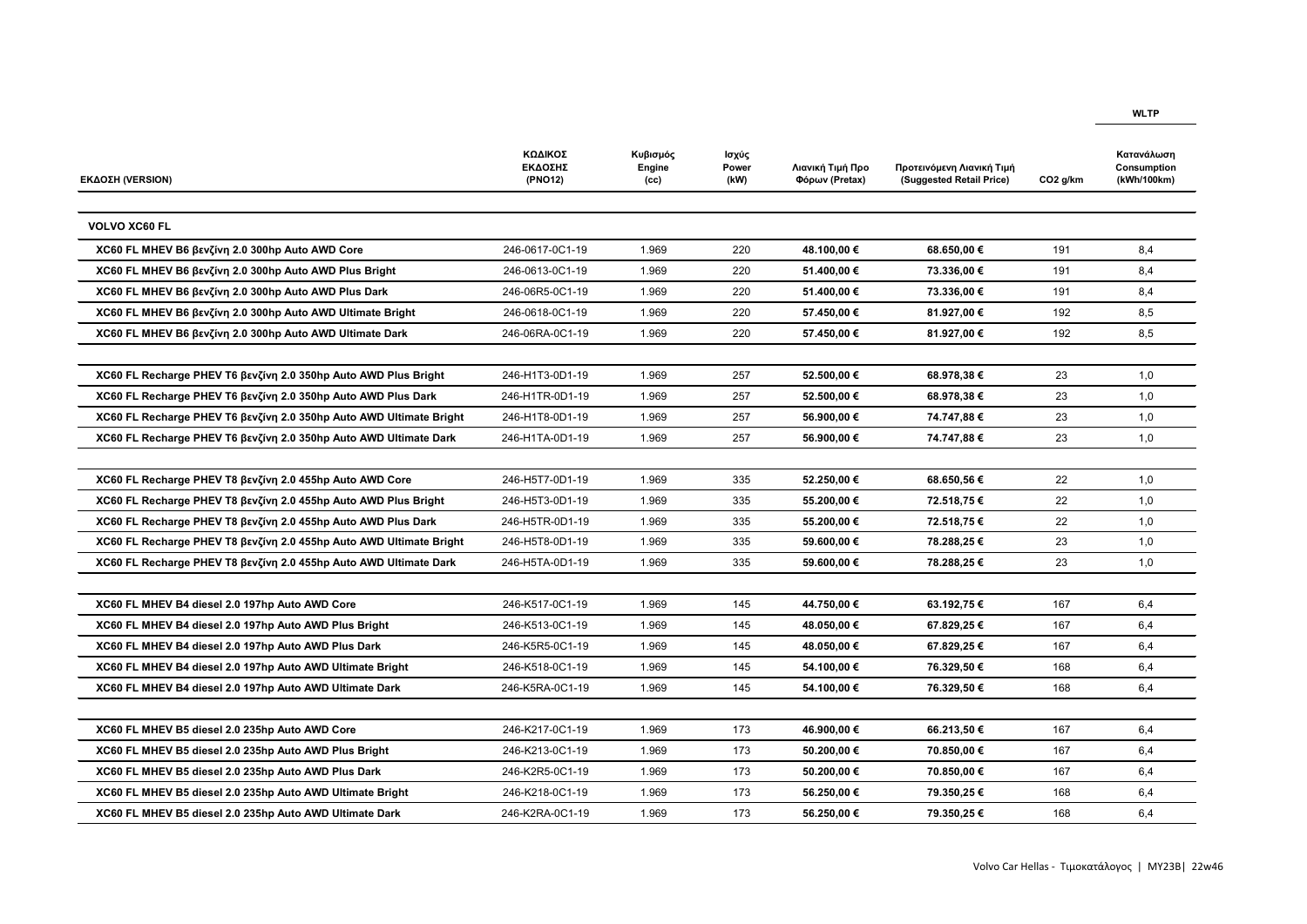| <b>ΕΚΔΟΣΗ (VERSION)</b>                                             | ΚΩΔΙΚΟΣ<br>ΕΚΔΟΣΗΣ<br>(PNO12) | Κυβισμός<br>Engine<br>(cc) | Ισχύς<br><b>Power</b><br>(kW) | Λιανική Τιμή Προ<br>Φόρων (Pretax) | Προτεινόμενη Λιανική Τιμή<br>(Suggested Retail Price) | CO <sub>2</sub> g/km | Κατανάλωση<br>Consumption<br>(kWh/100km) |
|---------------------------------------------------------------------|-------------------------------|----------------------------|-------------------------------|------------------------------------|-------------------------------------------------------|----------------------|------------------------------------------|
|                                                                     |                               |                            |                               |                                    |                                                       |                      |                                          |
| <b>VOLVO XC90</b>                                                   |                               |                            |                               |                                    |                                                       |                      |                                          |
| XC90 MHEV B6 βενζίνη 2.0 300hp Auto AWD Plus Bright 7θ              | 256-0623-0C1-19               | 1.969                      | 220                           | 70.300,00 €                        | 100.174,00 €                                          | 207                  | 9,1                                      |
| XC90 MHEV B6 βενζίνη 2.0 300hp Auto AWD Plus Dark 7θ                | 256-06R7-0C1-19               | 1.969                      | 220                           | 70.450,00 €                        | 100.387,00 €                                          | 207                  | 9,1                                      |
| XC90 MHEV B6 βενζίνη 2.0 300hp Auto AWD Ultimate Bright 7θ          | 256-0628-0C1-19               | 1.969                      | 220                           | 75.600,00 €                        | 107.700,00 €                                          | 207                  | 9,1                                      |
| XC90 MHEV B6 βενζίνη 2.0 300hp Auto AWD Ultimate Dark 7θ            | 256-06RC-0C1-19               | 1.969                      | 220                           | 75.600,00 €                        | 107.700,00 €                                          | 207                  | 9,1                                      |
|                                                                     |                               |                            |                               |                                    |                                                       |                      |                                          |
| XC90 Recharge PHEV T8 βενζίνη 2.0 455hp Auto AWD Core 7θ            | 256-H5H7-0D1-19               | 1.969                      | 335                           | 72.350,00 €                        | 95.006,69€                                            | 28                   | 1,3                                      |
| XC90 Recharge PHEV T8 βενζίνη 2.0 455hp Auto AWD Plus Bright 7θ     | 256-H5H3-0D1-19               | 1.969                      | 335                           | 76.950,00 €                        | 101.038,44 €                                          | 28                   | 1,3                                      |
| XC90 Recharge PHEV T8 βενζίνη 2.0 455hp Auto AWD Plus Dark 7θ       | 256-H5V7-0D1-19               | 1.969                      | 335                           | 76.950,00 €                        | 101.038,44 €                                          | 28                   | 1,3                                      |
| XC90 Recharge PHEV T8 βενζίνη 2.0 455hp Auto AWD Ultimate Bright 7θ | 256-H5H8-0D1-19               | 1.969                      | 335                           | 81.050,00 €                        | 106.414,56 €                                          | 29                   | 1,3                                      |
| XC90 Recharge PHEV T8 βενζίνη 2.0 455hp Auto AWD Ultimate Dark 7θ   | 256-H5VC-0D1-19               | 1.969                      | 335                           | 81.050,00 €                        | 106.414,56 €                                          | 29                   | 1,3                                      |
|                                                                     |                               |                            |                               |                                    |                                                       |                      |                                          |
| XC90 MHEV B5 diesel 2.0 235hp Auto AWD Core 70                      | 256-K227-0C1-19               | 1.969                      | 173                           | 62.800,00 €                        | 88.553,00 €                                           | 179                  | 6,9                                      |
| XC90 MHEV B5 diesel 2.0 235hp Auto AWD Plus Bright 70               | 256-K223-0C1-19               | 1.969                      | 173                           | 67.550,00 €                        | 95.226,75 €                                           | 179                  | 6,9                                      |
| XC90 MHEV B5 diesel 2.0 235hp Auto AWD Plus Dark 70                 | 256-K2R7-0C1-19               | 1.969                      | 173                           | 67.700,00 €                        | 95.437,50 €                                           | 179                  | 6,9                                      |
| XC90 MHEV B5 diesel 2.0 235hp Auto AWD Ultimate Bright 70           | 256-K228-0C1-19               | 1.969                      | 173                           | 72.850,00 €                        | 103.795,00 €                                          | 183                  | 7,0                                      |
| XC90 MHEV B5 diesel 2.0 235hp Auto AWD Ultimate Dark 70             | 256-K2RC-0C1-19               | 1.969                      | 173                           | 72.850,00 €                        | 103.795,00 €                                          | 183                  | 7,0                                      |
|                                                                     |                               |                            |                               |                                    |                                                       |                      |                                          |
| <b>VOLVO S60 FL</b>                                                 |                               |                            |                               |                                    |                                                       |                      |                                          |
| S60 FL Recharge PHEV T8 βενζίνη 2.0 455hp Auto AWD Plus Bright      | 224-H5G3-0D1-19               | 1.969                      | 335                           | 51.200,00 €                        | 67.273,75€                                            | 17                   | 0,7                                      |
| S60 FL Recharge PHEV T8 βενζίνη 2.0 455hp Auto AWD Plus Dark        | 224-H5V5-0D1-19               | 1.969                      | 335                           | 51.200,00 €                        | 67.273,75€                                            | 17                   | 0,7                                      |
|                                                                     |                               |                            |                               |                                    |                                                       |                      |                                          |
| <b>VOLVO S90</b>                                                    |                               |                            |                               |                                    |                                                       |                      |                                          |
| S90 MHEV B5 diesel 2.0 235hp Auto AWD Plus Bright                   | 234-K213-0C1-19               | 1.969                      | 173                           | 55.400,00 €                        | 77.296,00 €                                           | 149                  | 5,7                                      |
| S90 MHEV B5 diesel 2.0 235hp Auto AWD Plus Dark                     | 234-K2R5-0C1-19               | 1.969                      | 173                           | 55.550,00 €                        | 77.504,50 €                                           | 148                  | 5,7                                      |
|                                                                     |                               |                            |                               |                                    |                                                       |                      |                                          |
| S90 Recharge PHEV T8 βενζίνη 2.0 455hp Auto AWD Plus Bright         | 234-H5G3-0D1-19               | 1.969                      | 335                           | 64.200,00 €                        | 84.320,00 €                                           | 18                   | 0,8                                      |
| S90 Recharge PHEV T8 βενζίνη 2.0 455hp Auto AWD Plus Dark           | 234-H5V5-0D1-19               | 1.969                      | 335                           | 64.200,00 €                        | 84.320,00 €                                           | 18                   | 0,8                                      |

**WLTP**